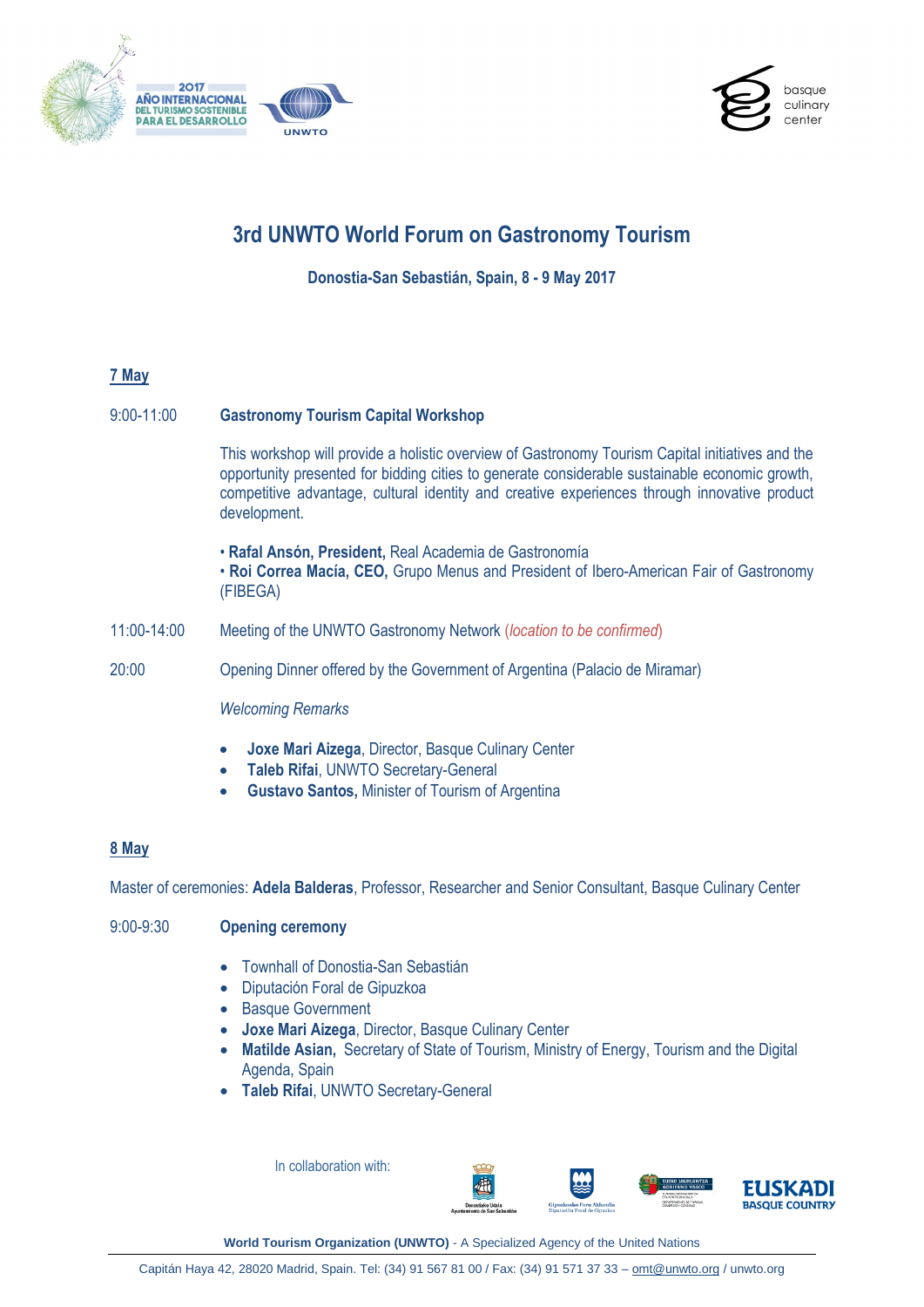



# 9:30-10:00 Presentation of the International Year of Sustainable Tourism for Development and the 2<sup>nd</sup> UNWTO Global Report on Gastronomy Tourism

**Yolanda Perdomo**, Director of the Affiliate Members Programme, UNWTO

#### **Session 1: Gastronomy Tourism: an instrument for sustainable development**

- 10:00-10:30 Keynote Speech: **Stephan Gösling**, Professor, Linnaeus University School of Business and Economics and Lund University's Department of Service Management (Sweden)
- 10:30-11:00 A conversation with The New York Times (USA) *– tbc*
- 11:00-12:00 Roundtable debate
- Participants:
- **Luke Bujarski**, Director, Skift Research (EEUU)

*Moderator: Yolanda Perdomo, Director of the Affiliate Members Programme, UNWTO*

12:00-12:30 Coffee Break

#### **Session 2: Gastronomy tourism in harmony with nature: regional experiences**

- 12:30-13:00 Keynote Speech: **Anne-Mette Hjalager**, Professor, University of Southern Denmark (Denmark)
- 13:00-14:00 Roundtable debate

Participants:

- **Octavi Bono**, Director General, Tourism of the Catalan Government (Spain)
- **Roberta Garibaldi**, Director, Centro Studi per il Turismo e l'Interpretazione del Territorio CesTIT (Italy)
- **Erik Pateman**, Presidente y Fundador, Edible Canada Culinary Experiences Corp (Canada)
- **Spain through its wineries** (Speaker to be defined)

*Moderator: Amaia López de Heredia, Coordinator, Gastronomy Tourism Master, BCC*

14:00-15:30 Lunch (Basque Culinary Center)

 $\mathfrak{D}$ In collaboration with: **JSKADI BASQUE COUNTRY**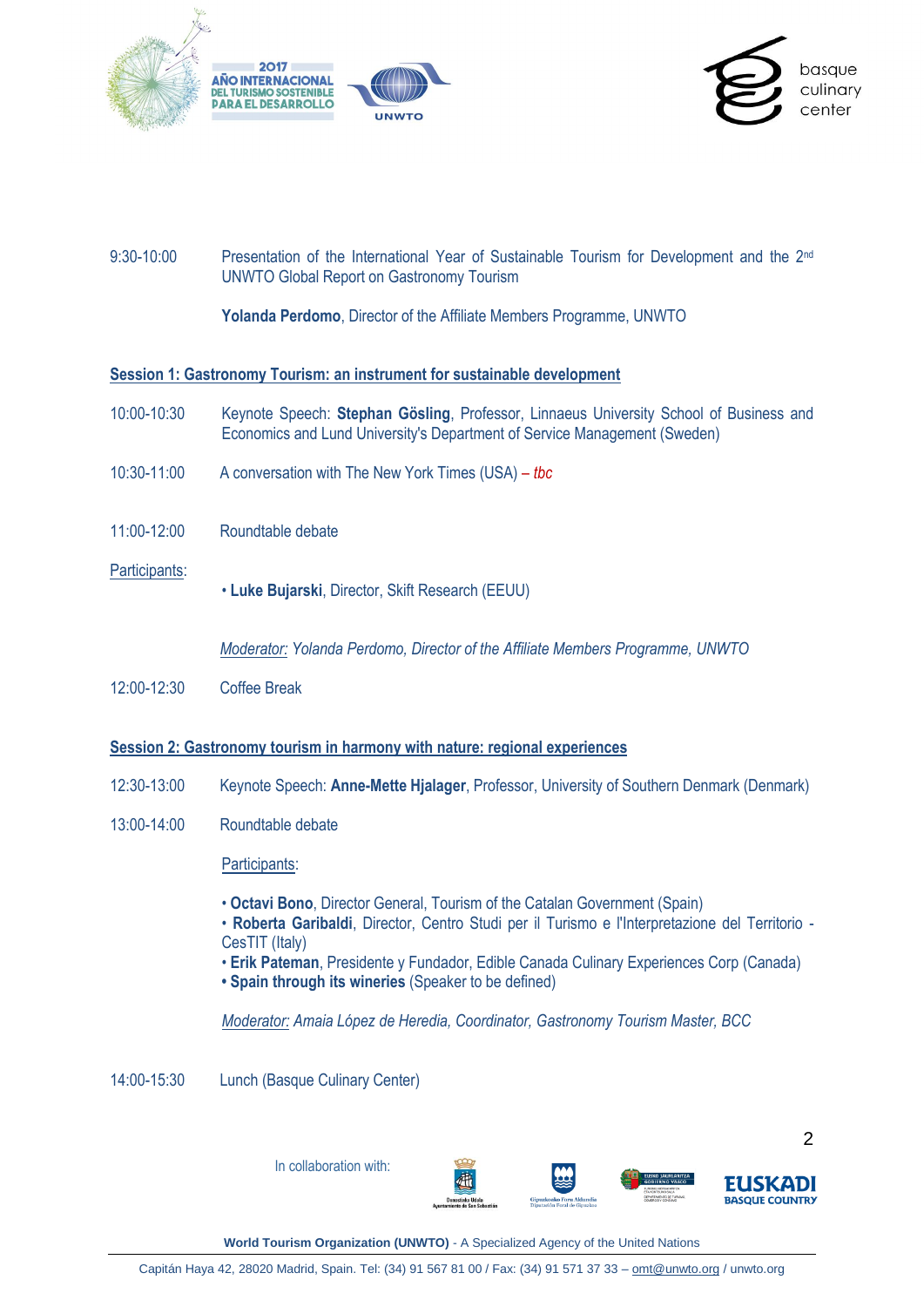



#### **Session 3: Cultural and social dimensions of gastronomy tourism**

- 15:30-16:00 Keynote Speech: **Michael Atwood Mason**, Director, Smithsonian Center for Folklife and Cultural Heritage
- 16:00-16:30 Conversation with **Alberto Arnaut**, President, La Fabrica (Spain)
- 16:30-17:30 Roundtable debate

Participants:

- **Andoni Luis Adúriz**, Chef, Restaurant Mugaritz (Spain)
- **Tony Carne,** General Manager, Urban Adventures (Australia)
- **Rafael Chamorro**, Deputy Head of International Tourism Marketing and Branding, Spain Tourism Board - Turespaña (España)

*Moderator: Eugenio Yunis, Adivsor, FEDETUR, Chile*

#### **UNWTO Gastronomy Network: successful examples (first part)**

*This section will consist of presentations providing examples of successful initiatives in gastronomy tourism, providing an ideal space for the exchange of expertise and for the development of projects that foster sustainable practices in gastronomy tourism.* 

- 17:30-17:45 Keynote Speaker: **H.E. Mr. Ben Weyts**, Flemish Minister for Mobility, Public Works, the Vlaamse Rand, Tourism and Animal Welfare, Government of Flanders
- 17:45-18:30 Presentations

Participants:

- *Vita Datau, Indonesia Ministry of Tourism, Indonesia*
- *Fatuma Hirsi Mohamed, Kenya Ministry of Tourism, Kenya*
- *Ryoichi Matsuyama, Japan National Tourism Organization, Japan*
- *Hector Tapia, Asociación de Chef del Ecuador- Europa, Ecuador*
- *Eugenio Yunis, FEDETUR, Chile*
- 20:00 Thai Reception hosted by Thailand, official host of the 2018 edition of the UNWTO World Conference on Gastronomy Tourism (Mirador de Ulía)

In collaboration with:





3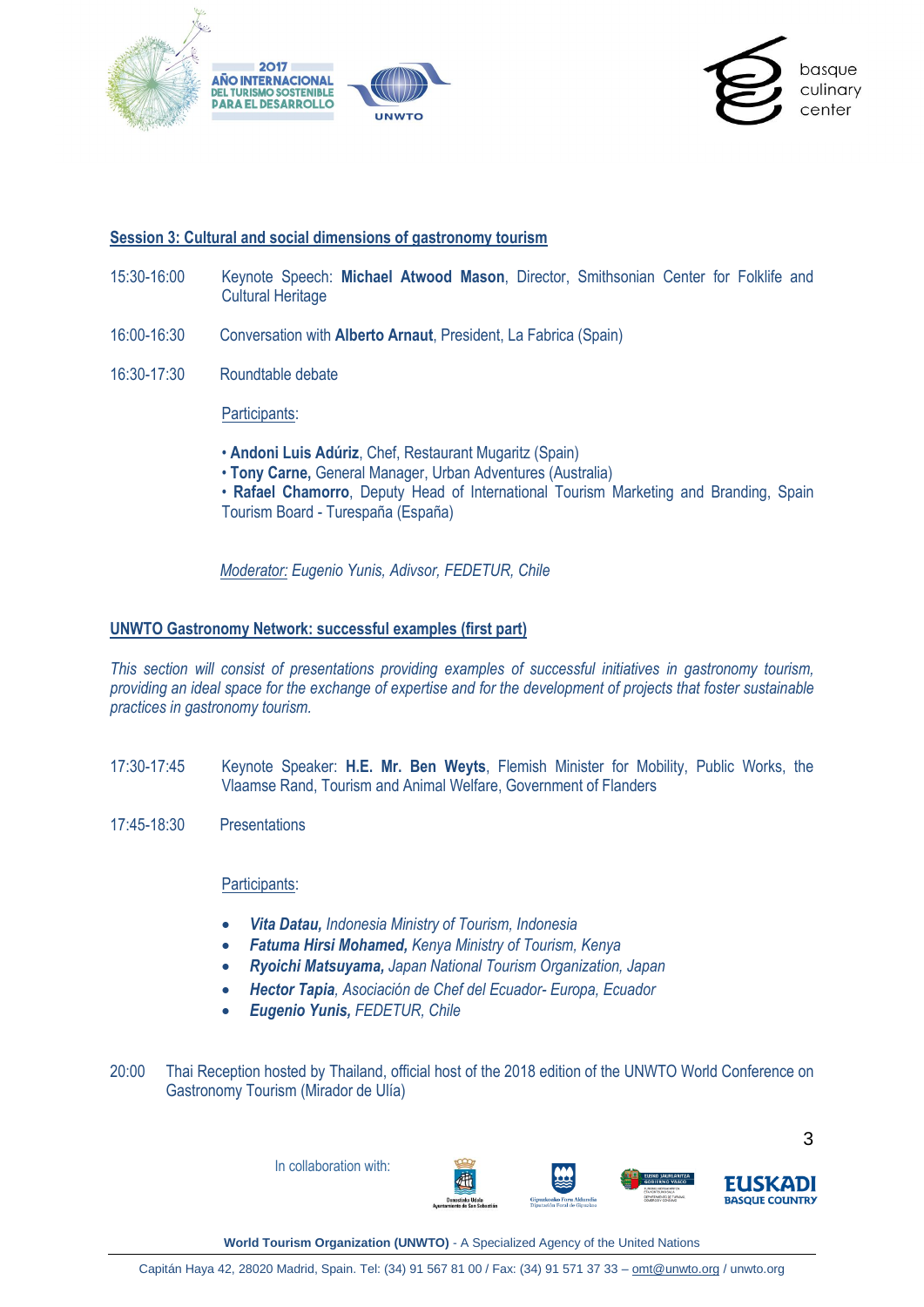



### **9 May**

#### **Workshop: Practical cases studies - Creation of sustainable gastronomy tourism products.Euskadi gastronomica**

*The workshops will take place in the different locations around the Basque Country where the experiences have been developed*

#### **08:30 – 13:00 Workshop 1 – Donostia-San Sebastián**

Discover San Sebastián, a world reference point for Gastronomy Tourism. The city receives visitors with open arms, along with international provisions and protection, making for a very complete tourist offer. It combines avant-garde cuisine and innovation with its tradition: going to the market to buy local produce, going for pintxos (traditional snacks that are characteristic of the Basque region) with friends and coming together to eat at Gastronomical Societies are customs that have been very well preserved and maintained by the locals of San Sebastián.

#### **08:15 – 13:00 Workshop 2 – The Goierri region. Enhancing a territory by highlighting its local products and gastronomic culture**

Goierri represents Food Tourism as seen from the perspective of the origins of the ingredients that are the backbone of gastronomy: traditional markets, Idiazábal cheese, blood sausage, small producers, shepherds... This route highlights the quality of the elaboration of local products that enrich the culture and give identity to the territory, in order to create a sustainable production chain that promotes the economic, social and environmental development of the area.

# **08:00 – 13:00 Workshop 3 – Urola Costa (Getaria – Zarautz) - Tourism balanced between the town and its resources.**

After a stroll on Zarautz's long and attractive beaches and getting to know Getaria, transformed into a gastronomic destination thanks to its seafood dishes and charcoal grills, this workshop will help us understand the importance of family businesses in the area's economy and how a sustainable economy has been created through two of the area's most important local products: Txakolí wine and anchovies. In addition we will have the pleasure of tasting these products after seeing how they are made.

#### **07:15 – 13:00 Workshop 4 – Rioja Alavesa: Wine tourism as a driving force for rural spaces**

Every corner of this land speaks of wine. During the visit to La Rioja Alavesa we will witness first-hand the integration of the different actors in the development of this product. It will also be interesting to learn how the wine culture acts as a galvanizing force for rural areas: promoting a settled population, creating wealth and employment, and fostering the sustainable use of the environment. And to cap off the experience, we will enjoy the pairing of wine and gastronomy on site.

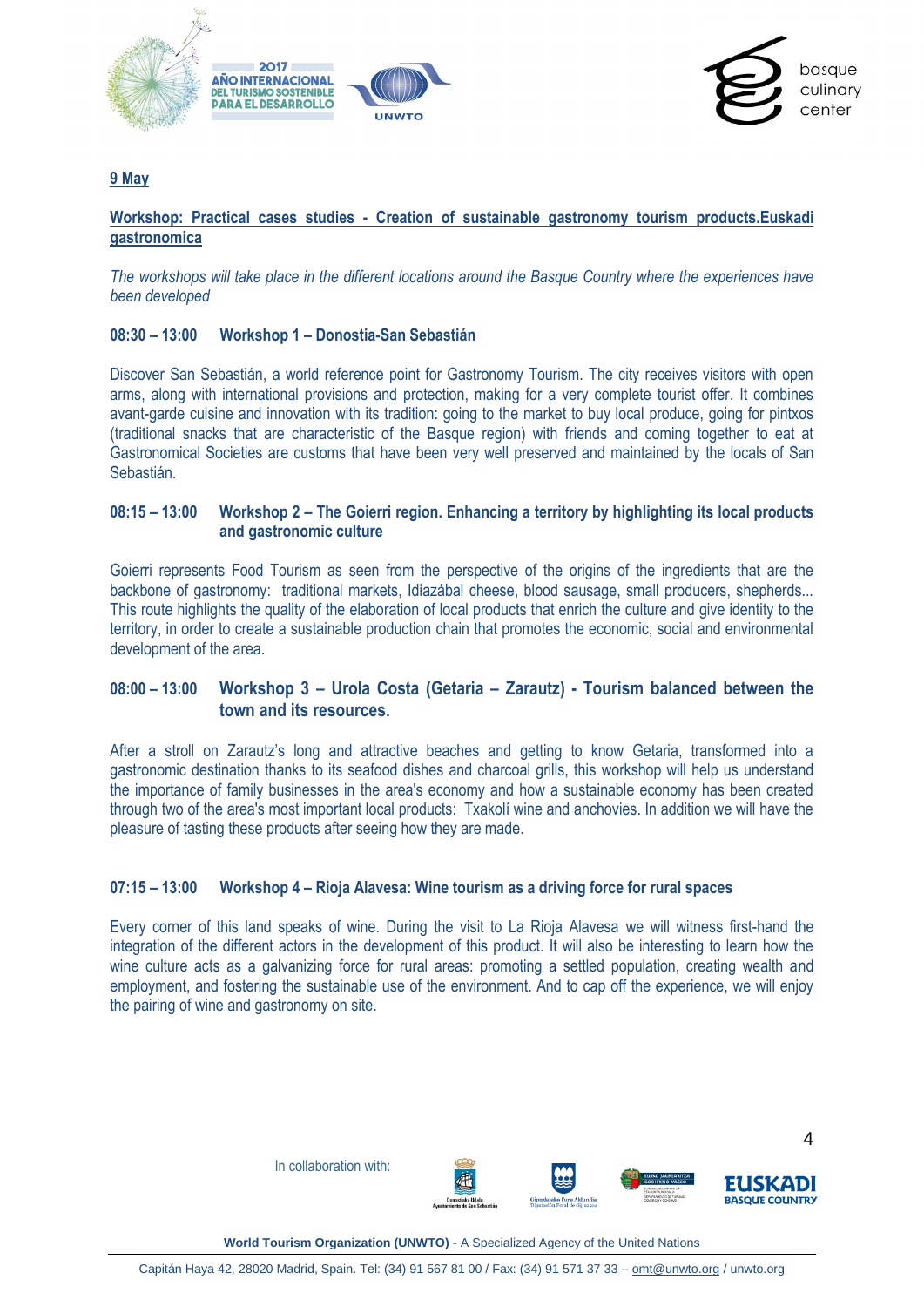



# **08:00 – 13:00 Workshop 5 – Hondarribia (Fuenterrabia): Sustainable coexistence across borders**

Exploring the town's streets we will discover a fishing village that attracts tourists, and which, with its strong maritime character, has been able to maintain its charisma over the passage of time by properly managing the large influx of cross-border tourism. We will get to know its wide range of gastronomic offerings, ranging from local food products to a diversity of bars and pintxos as well as a good variety of high-end restaurants. We will meet local producers and sample their products. Culminating the experience will be a visit and wine-tasting at a Txakolí producer, where we will learn about the origins of the "Hondarribi Zuri" grape used in this wine.

#### **08:30 – 13:00 Workshop 6 - TXOTX. Tradition, socializing, rediscovering cider and transmitting heritage**

"Txotx!" This is the cider-maker's call throughout the cider season, inviting hundreds of thousands of people to gather around the cider barrel to share experiences, reinforcing and creating tradition, and exalting the products yielded by the land. We will get to know first-hand how traditional family farms have been able to adapt to the demands of the market and create different tourism products.

#### **14:00-15:30 World Café: Case studies and discussion**

#### **UNWTO Gastronomy Network: successful examples (part 2)**

*This section will consist of presentations providing examples of successful initiatives in gastronomy tourism, providing an ideal space for the exchange of expertise and for the development of projects that foster sustainable practices in gastronomy tourism.* 

- 15:30-15:45 Keynote Speaker: **Rafael Ansón,** President, Royal Academy of Gastronomy
- 15:45 -16:30 Presentations

Participants:

- *Edmund Bartlett, Jamaica Ministry of Tourism and Entertainment, Jamaica*
- *Helena Egan, Tripadvisor, United States of America*
- *Fernando Olivera, Observatorio Turístico del estado de Guanajuato, Mexico*
- *Gustavo Santos, Argentina Ministry of Tourism, Argentina*
- *Jose Antonio Vidal, Spanish Wine Tourism Association (Asociación Española de Enoturismo, AEE), Spain*



**World Tourism Organization (UNWTO)** - A Specialized Agency of the United Nations

5